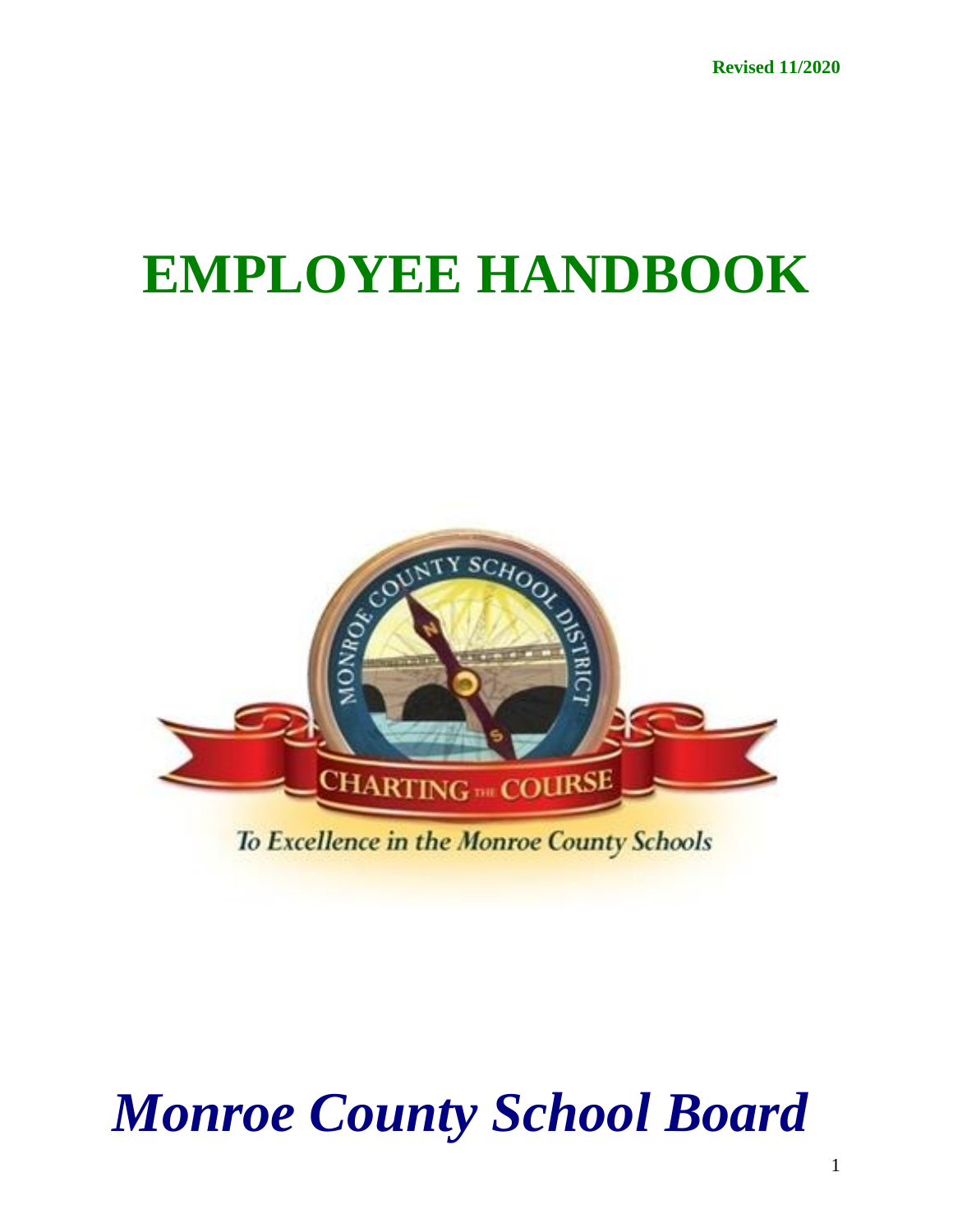# **Table of Contents**

| A.              |  |  |
|-----------------|--|--|
| 1.              |  |  |
| 2.              |  |  |
| 3.              |  |  |
| 4.              |  |  |
| <b>B.</b>       |  |  |
| $\mathcal{C}$ . |  |  |
| 1.              |  |  |
| 2.              |  |  |
| 3.              |  |  |
| 7.              |  |  |
| 8.              |  |  |
| 9.              |  |  |
| 10.             |  |  |
| 11.             |  |  |
| 12.             |  |  |
| 13.             |  |  |
| 14.             |  |  |
| 15.             |  |  |
| 16.             |  |  |
|                 |  |  |
| 1.              |  |  |
| E.              |  |  |
| a.              |  |  |
| $\mathbf b$ .   |  |  |
| C <sub>1</sub>  |  |  |
| d.              |  |  |
| e.              |  |  |
| f.              |  |  |
| g.              |  |  |
| h.              |  |  |
| F.              |  |  |
| G.              |  |  |
| Н.              |  |  |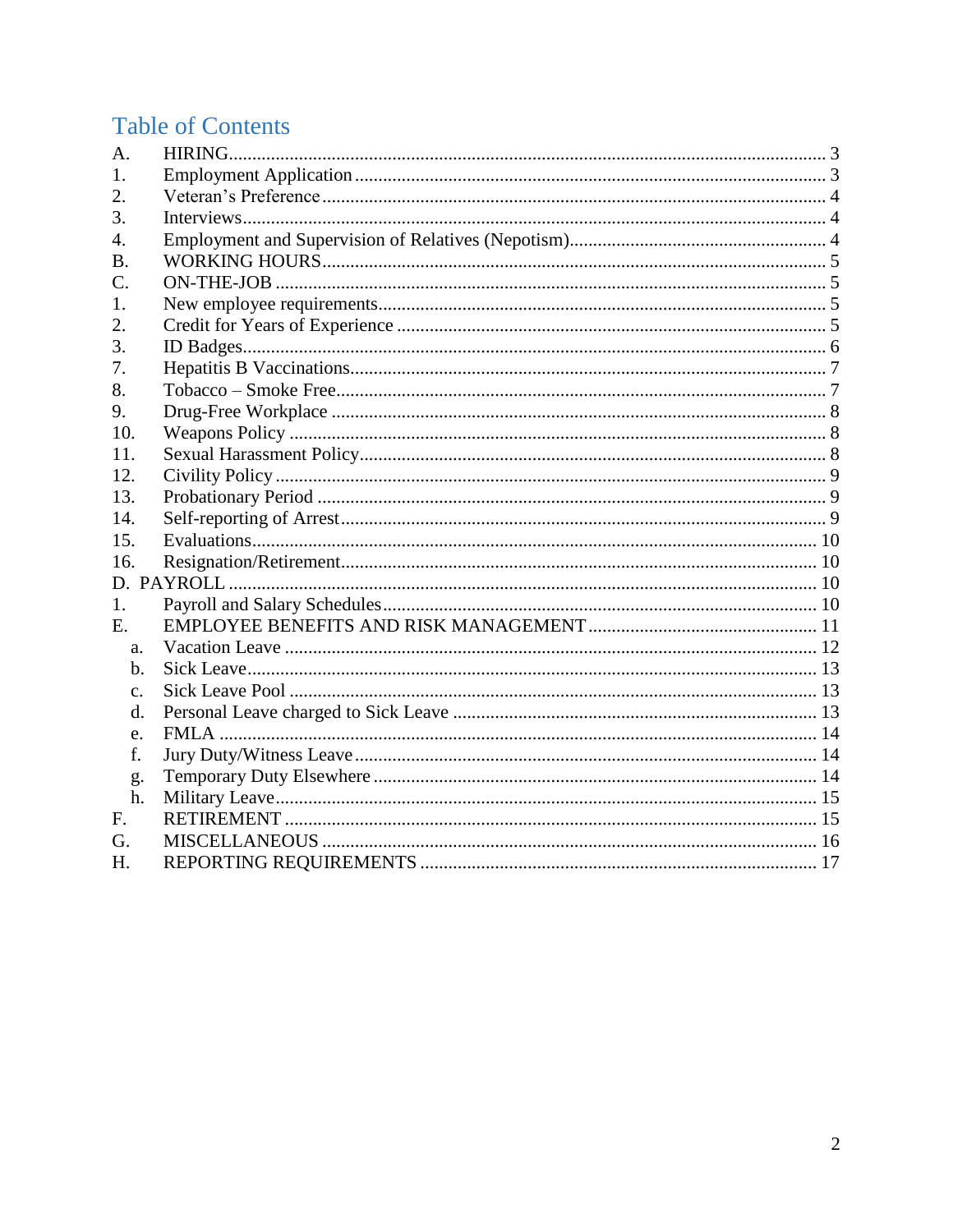### **PREAMBLE:**

The information provided in this handbook is based on current law and School Board Policies in effect at the time of publishing, and as interpreted by School District Administration. Laws, policies, and interpretations may change from time to time during your employment, and you are cautioned not to rely on the information contained in this handbook as being a complete compilation or absolutely correct. One purpose of this handbook is to provide you with a general notice of some, but not all, information that should be important to you.

If you have any questions, please contact your office manager or supervisor. If they are unable to assist you, they will give you direction as to which person or department at the district level is responsible for the issue in question. You may always contact the District's Human Resources Department for any questions that you have regarding employment policies.

Union members should refer to their union contract for details regarding specific employment rights and procedures. This handbook does not replace your union contract.

The School Board Policies are also available to all employees and the public for more detailed information and a complete set of the district's rules, regulations, and policies. These policies may be found at<https://go.boarddocs.com/fl/sbmon/Board.nsf/goto?open&id=APVRSC699CF9> and is incorporated herein.

This employee handbook does not supersede or replace any other contract that you may have with the District. Further, this employee handbook does not create any additional or special rights or contract between you and the District.

# <span id="page-2-1"></span><span id="page-2-0"></span>**A. HIRING**

1. Employment Application

Vacancies within the District are advertised as they occur with our online paperless application system, Frontline Recruiting and Hiring. Qualified applicants may apply for vacancies by visiting the website at:

[https://www.applitrack.com/keysschools/onlineapp/\\_application.aspx?login=true&isInter](https://www.applitrack.com/keysschools/onlineapp/_application.aspx?login=true&isInternal=1&) [nal=1&](https://www.applitrack.com/keysschools/onlineapp/_application.aspx?login=true&isInternal=1&)

It is the policy of the School Board to select employees on the basis of merit, training, and experience. First consideration is acknowledged and followed as per the union contracts. There will be no discrimination against any applicant or employee because of race, color, religion, national origin, age, sex, pregnancy, disability, sexual orientation, or genetic information. The District complies with all federal and state laws prohibiting discrimination in employment.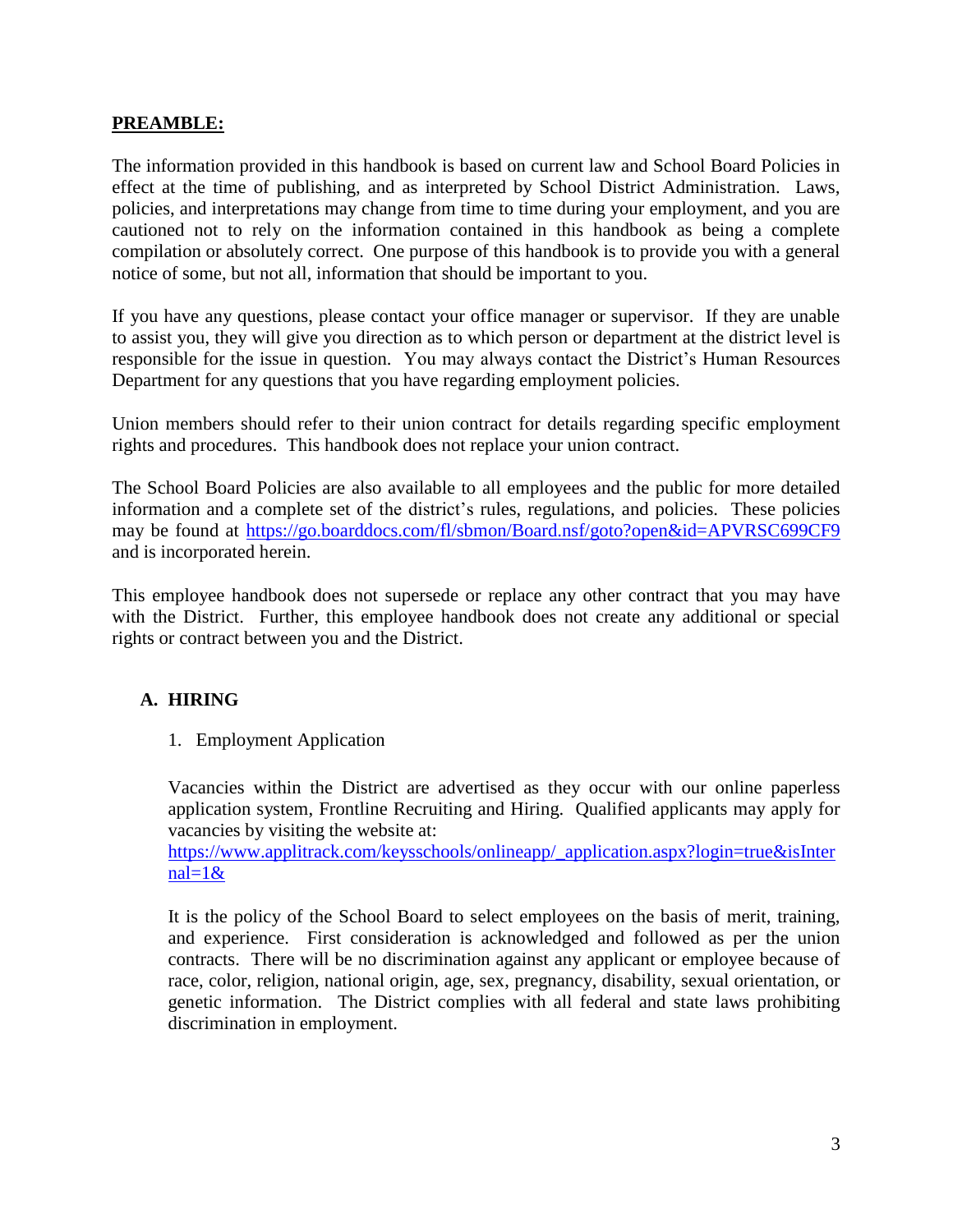#### <span id="page-3-0"></span>2. Veteran's Preference

As according to Florida Statute F.S. 110.2135, Preference in employment, reemployment, promotion, and retention, and School Board Policies 1120.11, 3120.11 and 4120.11 - Preference for Veterans in Employment, preference in employment, reemployment, promotion and retention shall be given to an eligible veteran, as long as the veteran meets the minimum eligibility requirements and has the knowledge, skills, and abilities required for the particular position.

<span id="page-3-1"></span>3. Interviews

MCSD has a Targeted Selection as the standard for interview proceedings. This requires that all applicants for a position be interviewed by the same selection team, MCSD interview guide, question series and timing variables to the fullest extent possible.

The interview materials and scoring guides may be found on the Human Resources Department webpage at: [https://fl02202360.schoolwires.net/Page/6425.](https://fl02202360.schoolwires.net/Page/6425)

<span id="page-3-2"></span>4. Employment and Supervision of Relatives (Nepotism)

A "relative" is an individual included within the definition of "relative" set forth in F.S. 112.3135, which includes the following individuals: father, mother, son, daughter, brother, sister, uncle, aunt, first cousin, nephew, niece, husband, wife, father-in-law, mother-in-law, son-in-law, daughter-in-law, brother-in-law, sister-in-law, stepfather, stepmother, stepson, stepdaughter, stepbrother, stepsister, half-brother, or half-sister.

Two (2) or more relatives shall not work in the same school/department except by permission of the Superintendent. In the event that an administrator, due to some unusual circumstance, may have been placed in the same school/department with a relative, the administrator may continue in the position until reassigned to a position of comparable grade, pay, and reasonable personal convenience.

- A. Relatives may be employed in the same school/department when specifically recommended by the administrator and approved by the Superintendent on the grounds that it is to the advantage of the District.
- B. Under no circumstances shall a person supervise the work of a relative.

Likewise, administrators may not nominate for employment, or directly supervise, relatives at the same work location. The administrator of any District entity or office shall disclose to the Superintendent any relative for whom the administrator is responsible with respect to employment decisions, payroll authorization, or job performance evaluations. All employees shall disclose to the Superintendent, the names of all relatives working at the same work location. Failure to immediately make such disclosures shall be grounds for disciplinary action, up to and including termination.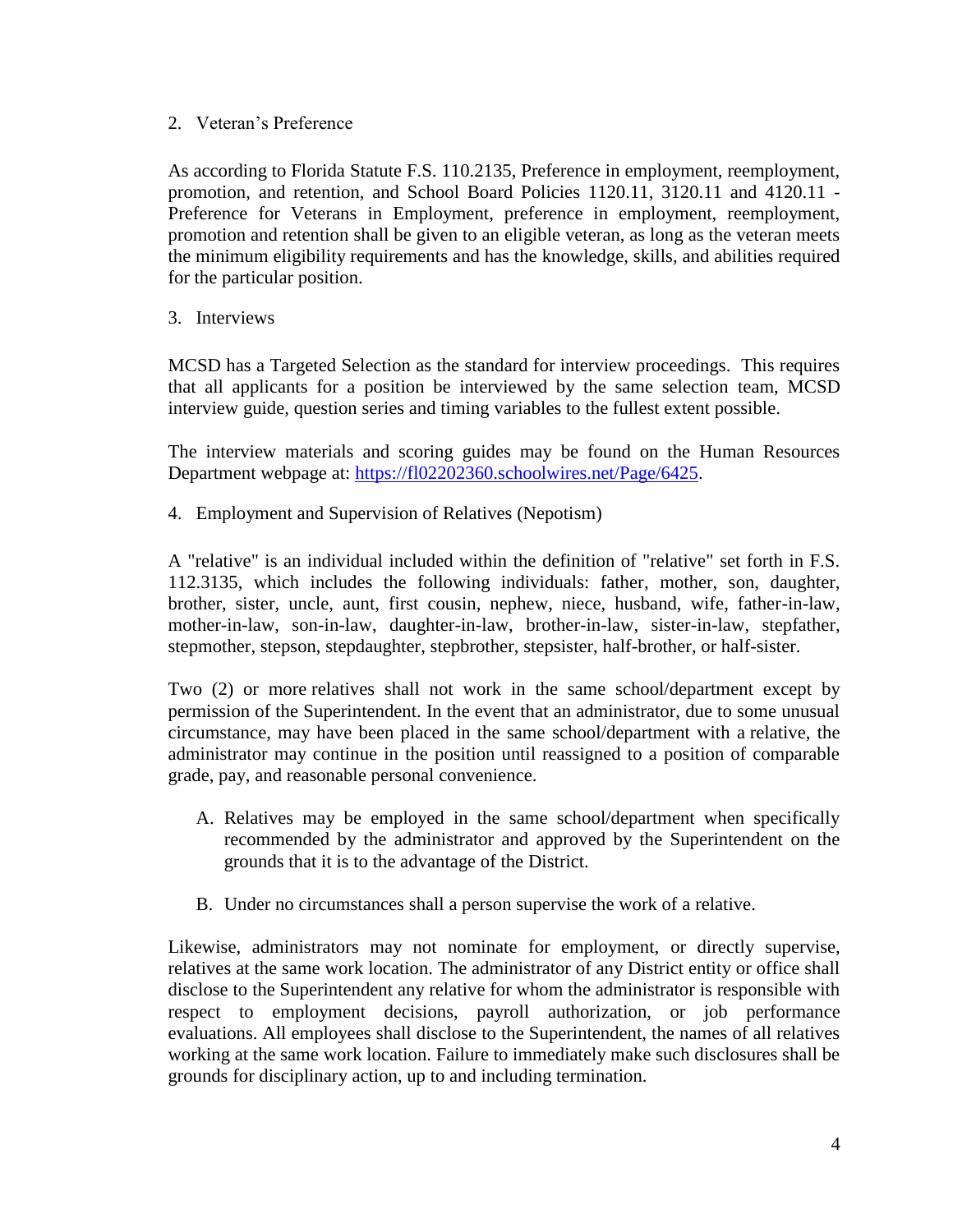# <span id="page-4-0"></span>**B. WORKING HOURS**

The length of the work day, the hours, lunch and break times vary with each job and or specific school location. This information is shared before hire and should be verified before the first day of employment.

Employees who will be unable to report to work or will be late, are required to notify their supervisor immediately so that arrangements can be made for someone to cover the area of responsibility. For instructional and some paraprofessional personnel, Absence Management has been implemented to assist in finding substitute teachers to cover classrooms.

There are District leave procedures to cover each type of leave. Be aware that absence without approved leave may be cause for disciplinary action and that it is the employee's responsibility to ensure that a leave request has been completed, shared with the office manager or supervisor and approved before beginning the leave. We understand that exigent circumstances can occur. In these events your office manager [and depending on the circumstance, for lengthier instances of leave, HR] should be advised as soon as possible. You are urged to/welcomed to contact the Human Resources Department regarding leave, leave forms, and any other employment-related matters.

# <span id="page-4-2"></span><span id="page-4-1"></span>**C. ON-THE-JOB**

1. New employee requirements

As a new employee, all new hire forms must be completed in the Frontline Recruiting and Hiring system. Please note that a copy of the original, official social security card is the only copy accepted by the Human Resources Department. It is very important in that it assures retirement and social security contributions are credited appropriately. The name that appears on the social security card will be used on all documents and programs within the District.

All new employees must be fingerprinted before they begin working and all employees will have their fingerprints re-submitted every five years. Fingerprinting is offered in the Human Resources Department Offices, during normal business hours, Monday-Friday 8:00 a.m. - 5:00 p.m. Resubmissions are from the digital retention database from FDLE/FBI.

<span id="page-4-3"></span>2. Credit for Years of Experience

Teachers coming into the District may receive credit for their years of teaching experience in the public or private sector for K-12 experience once verified. Noninstructional new hires may receive some credit for their years of experience in a similar role dependent on budget and approval from their supervisor. Verification of the experience is the responsibility of the new employee to acquire from their former employer(s). Verification must be received in the Human Resources Department within 90 days of employment in order to be processed and receive credit for experience for that school year.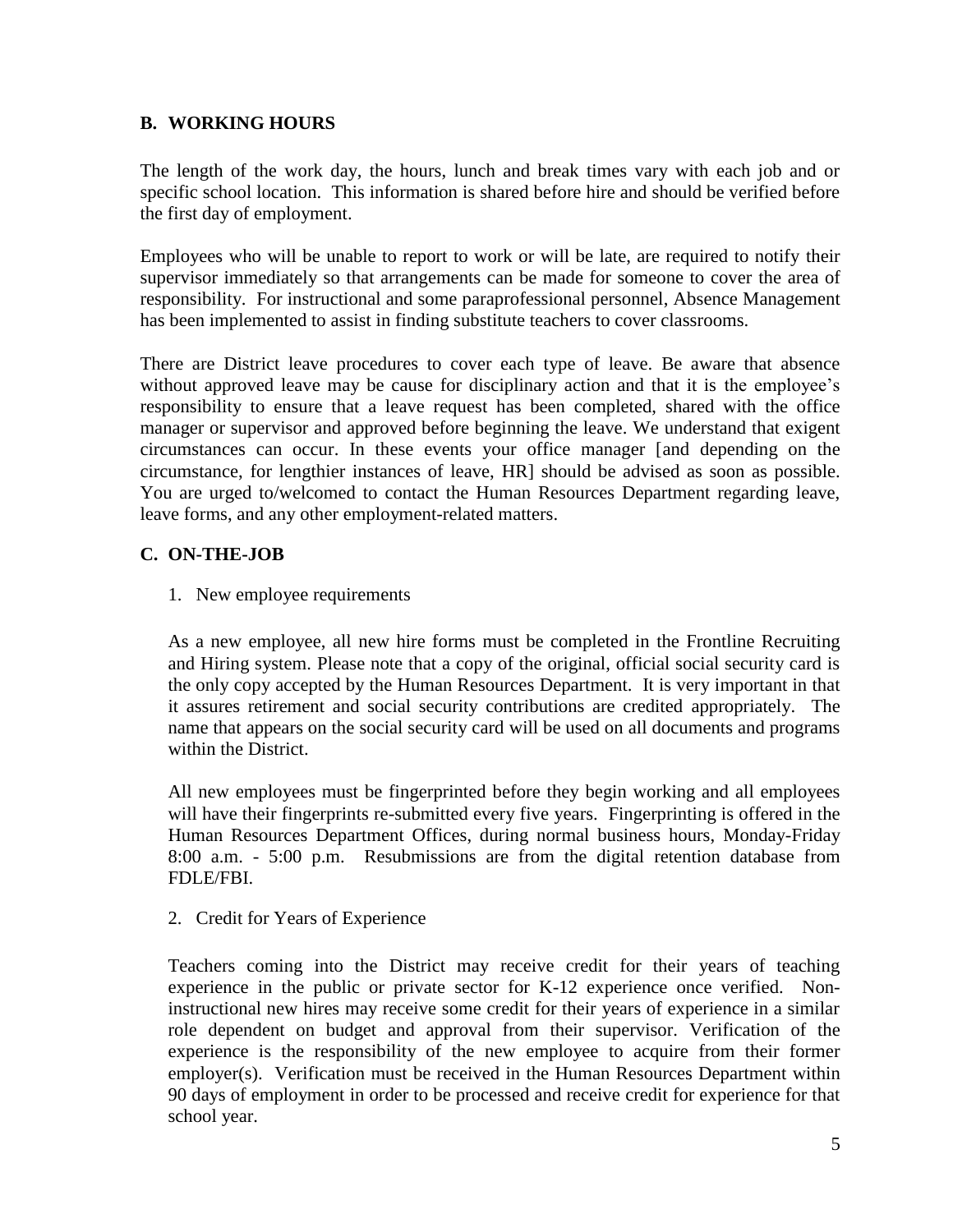Forms for verification are sent with the new hire paperwork in the Frontline Recruiting and Hiring system.

### <span id="page-5-0"></span>3. ID Badges

An identification badge is issued to each employee (temporary and permanent) at the time of employment. The identification badge must be worn so that the employee's picture, name, and validity period are readily visible on the front of the badge. ID badges must be worn at all time.

ID badges remain the property of the School Board and employees are required to return them to their supervisor upon termination of employment. This is an essential part of the official check out procedure. The misuse of the ID badge and/or failure to comply with this rule will subject an employee to disciplinary action. A replacement fee of \$5.00 may be assessed for a lost or damaged badge.

4. Use of District Vehicles

The use of District owned vehicles is a privilege and not a right. Before operating a District owned vehicle, an authorization form must be complete for the District to run a driving record check. Drivers of District vehicles may be employees or approved volunteers who hold a valid Florida Driver's License. The forms are available from the Human Resources Department.

The use of District vehicles should be given priority over an employee driving a personal vehicle.

5. Facilities Use

Building and facilities use is governed by the applicable policy and procedures. In all instances strict adherence to applicable policies and procedures is mandatory. Use of buildings/facilities outside of one's scheduled work hours must first be approved by the site administrator. Extended use will also require the approval of Senior Management utilizing a facilities use agreement. This process includes contacting with the Employee Benefits & Risk Management Department concerning insurance coverage requirements. Please consult your site/department employee handbook, the district website (policies and procedures) and our immediate supervisor should you have questions or need additional assistance. It is important to note that Staff members should not use any of the District's facilities, equipment or supplies for personal reasons.

6. Employee Change Requests

If you have a change your employee information such as legal name, address, phone number, address, emergency contacts, etc. you should submit the change through Focus Employee Self Service (ESS) portal. If you have a legal change made to your name, you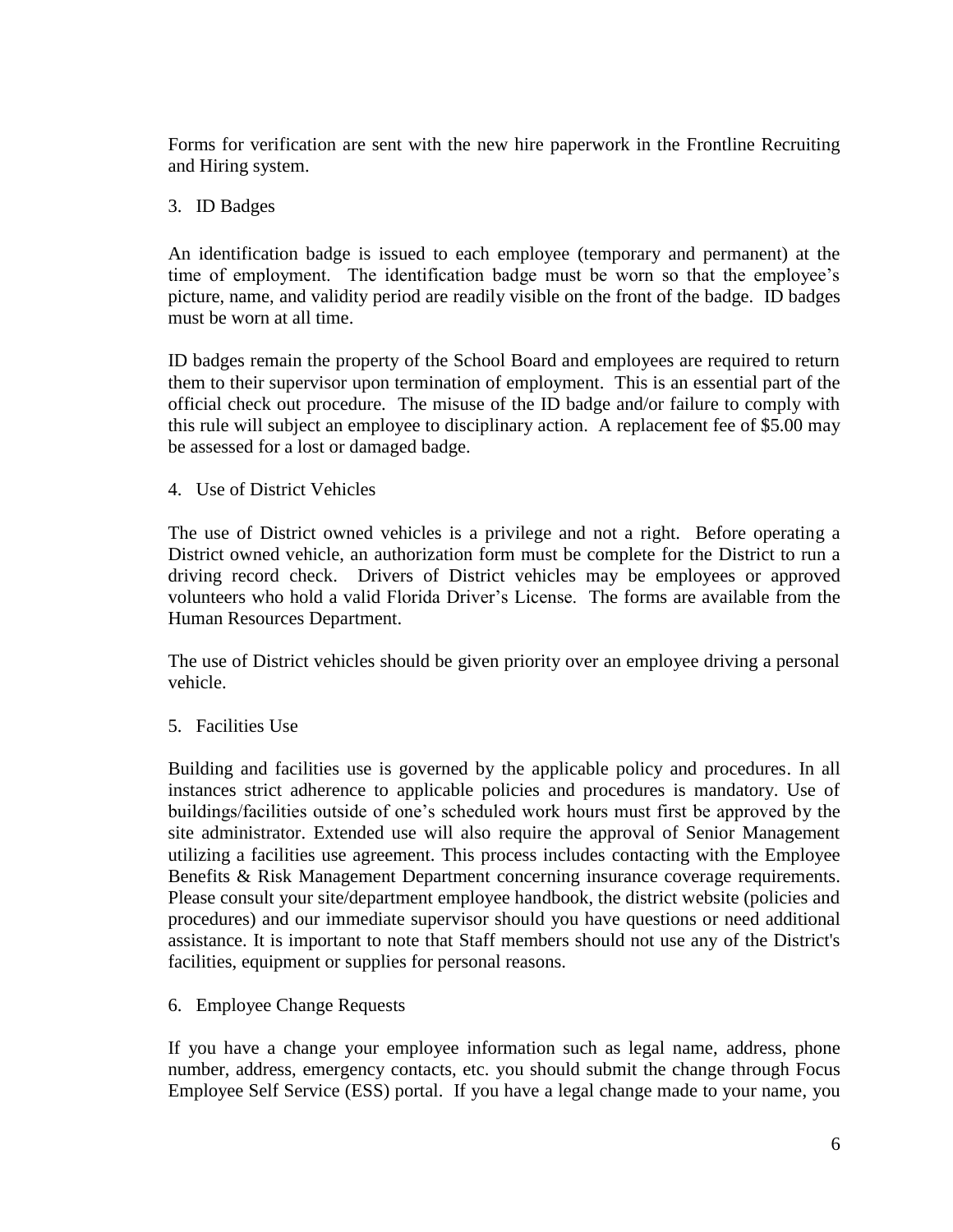will need to provide a copy of your new social security card and photo identification to the Human Resources Department through the Focus ESS portal.

<span id="page-6-0"></span>7. Hepatitis B Vaccinations

To protect employees and students against Hepatitis B, employees in high risk categories are offered the opportunity to receive the Hepatitis B vaccination series at the District's expense. The Human Resources Department will provide a form authorizing these employees to have the vaccination upon request.

The categories of employees automatically eligible for this vaccination are:

- Principals/Asst. Principals in charge of discipline
- PE Teachers/Athletic Coaches/Athletic Trainers
- ESE Teachers
- ESE Teacher Aides
- ESE Bus Drivers
- ESE Bus Aides
- Pre-K Teachers
- Pre-K Teacher Aides
- Kindergarten Teachers
- Kindergarten Aides
- Nurses
- Plumbers
- Cafeteria Workers

Other interested employees that do not fall into any of the categories listed above may appeal to the Executive Director Personnel Support and Instructional Leadership if they feel they are in a high risk category and would like to receive the vaccination.

<span id="page-6-1"></span>8. Tobacco – Smoke Free

The District defines "use of tobacco" to include all uses of tobacco, including cigars, cigarettes, electronic cigarettes, pipe tobacco, chewing tobacco, snuff, or any other matter or substances that contain tobacco, and the possession of paper used to roll cigarettes.

The District prohibits the use of tobacco at any time on Board property or when doing official business for the board:

- a) within any indoor facility owned or leased or contracted for by the Board.
- b) anywhere on the campus of any facility owned or leased or contracted for by the Board, including, but not limited to, practice fields, playgrounds, football fields, baseball fields, softball fields, pool areas, soccer fields, tennis courts, and all open areas.
- c) in all vehicles, owned or operated by the Board, including, but not limited to, school buses, vans, trucks, station wagons, and cars.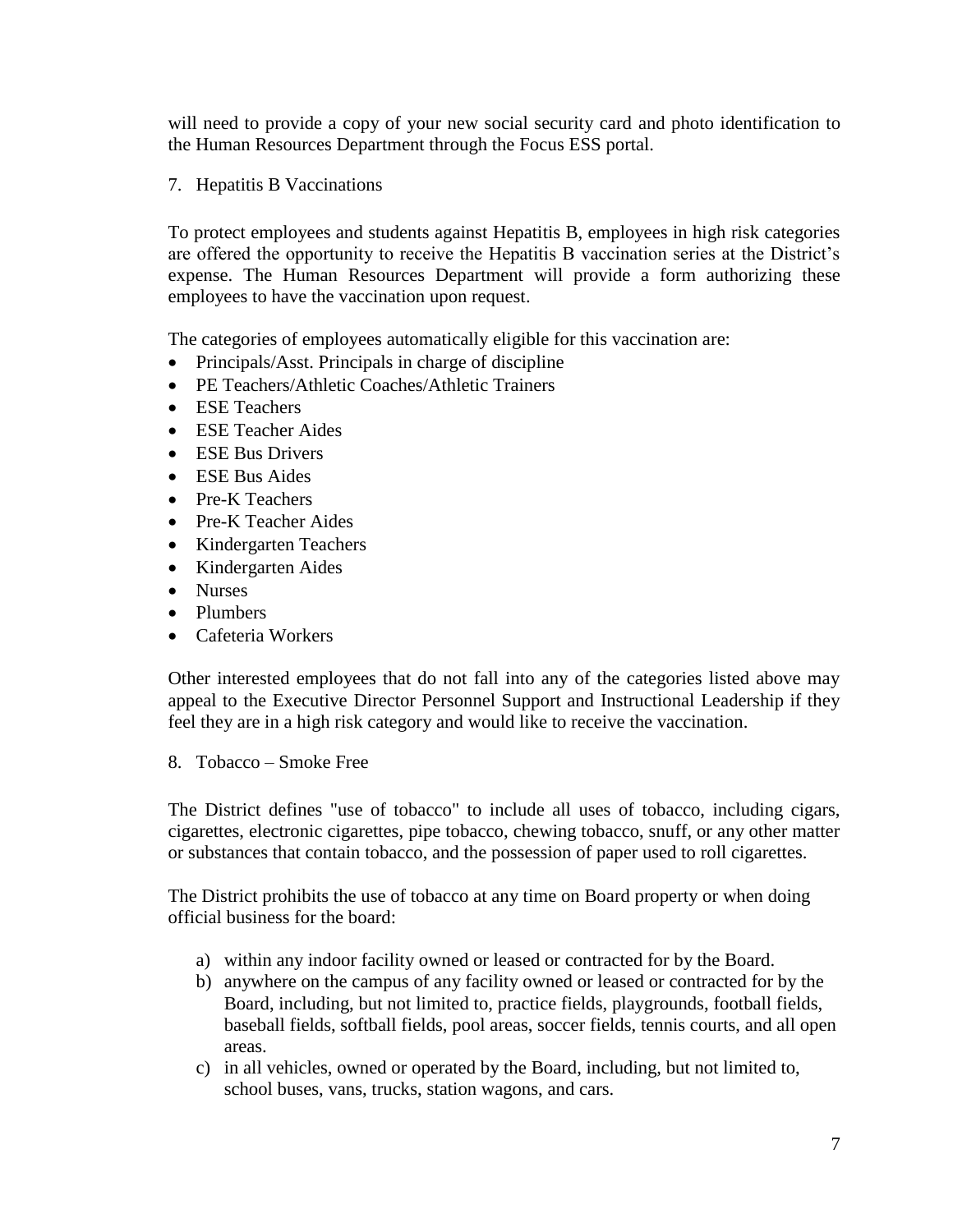For cessation resources please call Tobacco Free Florida at 1-877-U-CAN-NOW.

### <span id="page-7-0"></span>9. Drug-Free Workplace

The School Board maintains a Drug-Free Workplace. The unlawful manufacture, distribution, dispensing, possession, or use of alcohol or tobacco, or a controlled substance as identified in Florida Statutes, Chapter 893, by employees is prohibited at any worksite or workplace and at any school-related activity, and any employee is prohibited from influencing students to use or abuse illicit drugs, alcohol or tobacco. Any employee who is found to be in violation of this prohibition will be subject to disciplinary action, up to and including suspension without pay and termination and the loss of workers' compensation benefits.

As a condition of employment, employees will abide by the terms of a drug-free workplace. Further, employees will notify the Board of any criminal drug statute conviction for a violation occurring in or away from the workplace no later than five days after such conviction.

<span id="page-7-1"></span>10. Weapons Policy

The School Board prohibits the possession, storing, making, or using a weapon, including a concealed weapon, in a school safety zone and any setting that is under the control and supervision of the District for the purpose of school activities approved and authorized by the District including, but not limited to, property leased, owned, or contracted for by the District, a school-sponsored event, or in a District vehicle.

The term "weapon" means any object which, in the manner in which it is used, is intended to be used, or is represented, is capable of inflicting serious bodily harm or property damage, as well as endangering the health and safety of persons. Weapons, as defined by F.S. Chapter 790, include, but are not limited to, firearms, guns of any type, knives, razors, clubs, electric weapons, metallic knuckles, martial arts weapons, ammunition, and explosives.

Staff and students are required to immediately report knowledge of weapons and threats of violence by students and staff to the building principal or Safety and Security Coordinator. Failure to report such knowledge may subject the staff or student to immediate suspension and potential expulsion from school.

#### <span id="page-7-2"></span>11. Sexual Harassment Policy

The School Board does not discriminate on the basis of sex (including sexual orientation or gender identity), in its education programs or activities, and is required by Title IX of the Education Amendments Act of 1972, and its implementing regulations, not to discriminate in such a manner.

The Board prohibits Sexual Harassment that occurs within its education programs and activities. When the District has actual knowledge of Sexual Harassment in its education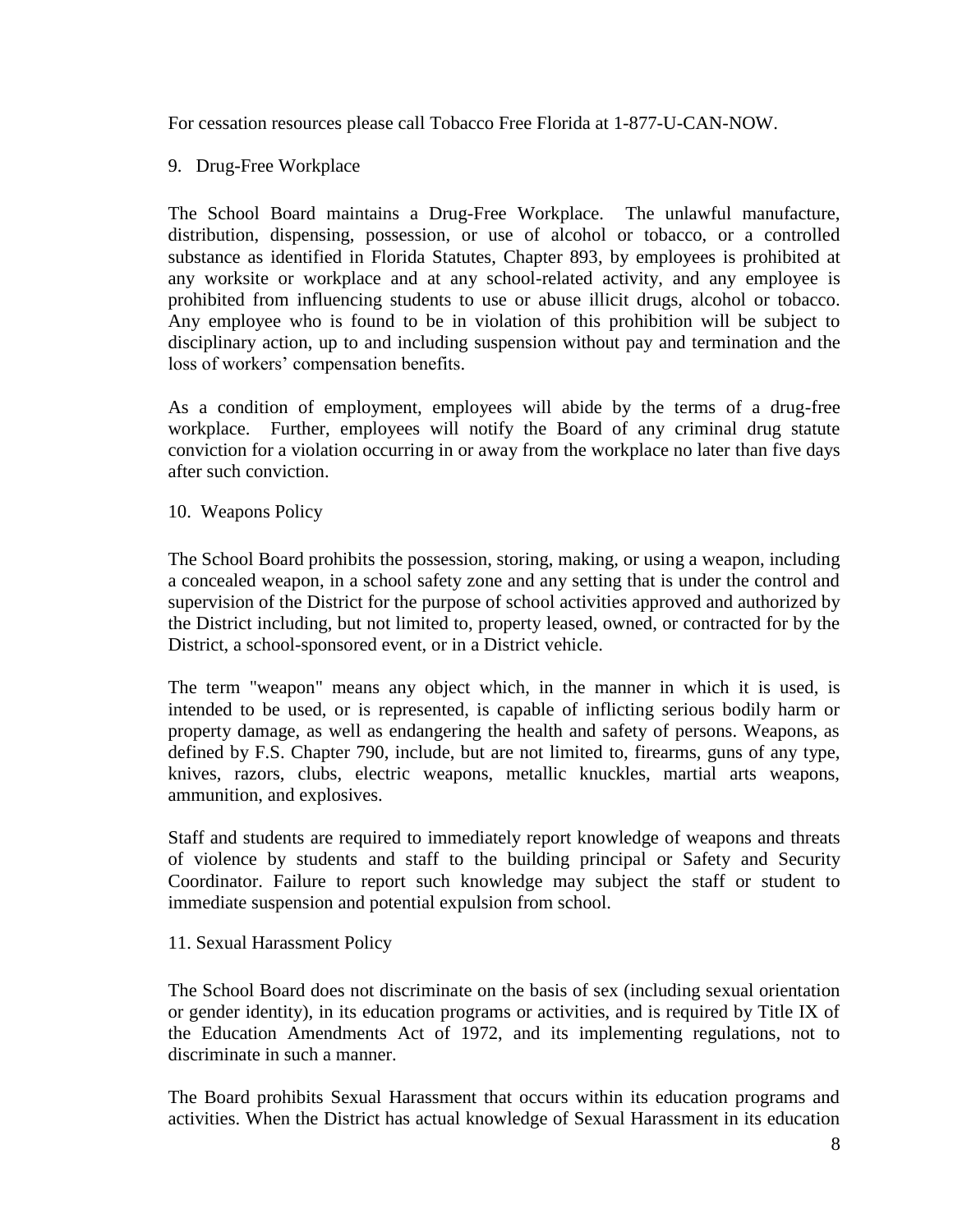program or activity against a person in the United States, it shall promptly respond in a manner that is not deliberately indifferent.

Pursuant to its Title IX obligations, the Board is committed to eliminating Sexual Harassment and will take appropriate action when an individual is determined responsible for violating this policy. Board employees, students, third-party vendors and contractors, guests, and other members of the School District community who commit Sexual Harassment are subject to the full range of disciplinary sanctions set forth in policy. The Board will provide persons who have experienced Sexual Harassment ongoing remedies as reasonably necessary to restore or preserve access to the District's education programs and activities.

#### <span id="page-8-0"></span>12. Civility Policy

School district personnel will treat parents, students, and other district personnel with courtesy and respect, and expect the same from others.

It is the intent of the School Board to promote mutual respect, civility, and orderly conduct among district employees, students, parents, and the public. It is not the intent of the School Board, however, to deprive any person of his or her right to freedom of expression. The School Board also recognizes there may be a variety of cultural perspectives on what constitutes civil or uncivil behavior; however, the intent of this policy is to maintain, to the greatest extent reasonably possible, a safe, civil, harassmentfree workplace for all, and to set an example of civility for students to emulate. In the interest of presenting administrators, teachers, and other employees as positive role models, the School Board encourages positive communication and discourages disruptive, volatile, hostile or aggressive communications or actions.

#### <span id="page-8-1"></span>13. Probationary Period

Upon initial employment, all regular employees will serve a probationary period that begins the first day of regular employment. Probationary periods are as follows:

- supervisors and school principals is 97 days
- non-instructional personnel is 6 months
- instructional personnel is one school year

Employees who are released during or at the end of their probationary period shall not have any rights of appeal nor have the right to a written explanation.

#### <span id="page-8-2"></span>14. Self-reporting of Arrest

As required by the provisions of State Board of Education Rule 6B-1.006(5) and The Principles of Professional Conduct of the Education Profession in Florida, a professional employee is required to self-report within forty-eight (48) hours to the Superintendent any arrests or charges involving the abuse of a child or the sale and/or possession of a controlled substance. Such notice shall not be considered an admission of guilt, nor shall such notice be admissible for any purpose in any proceeding, civil or criminal,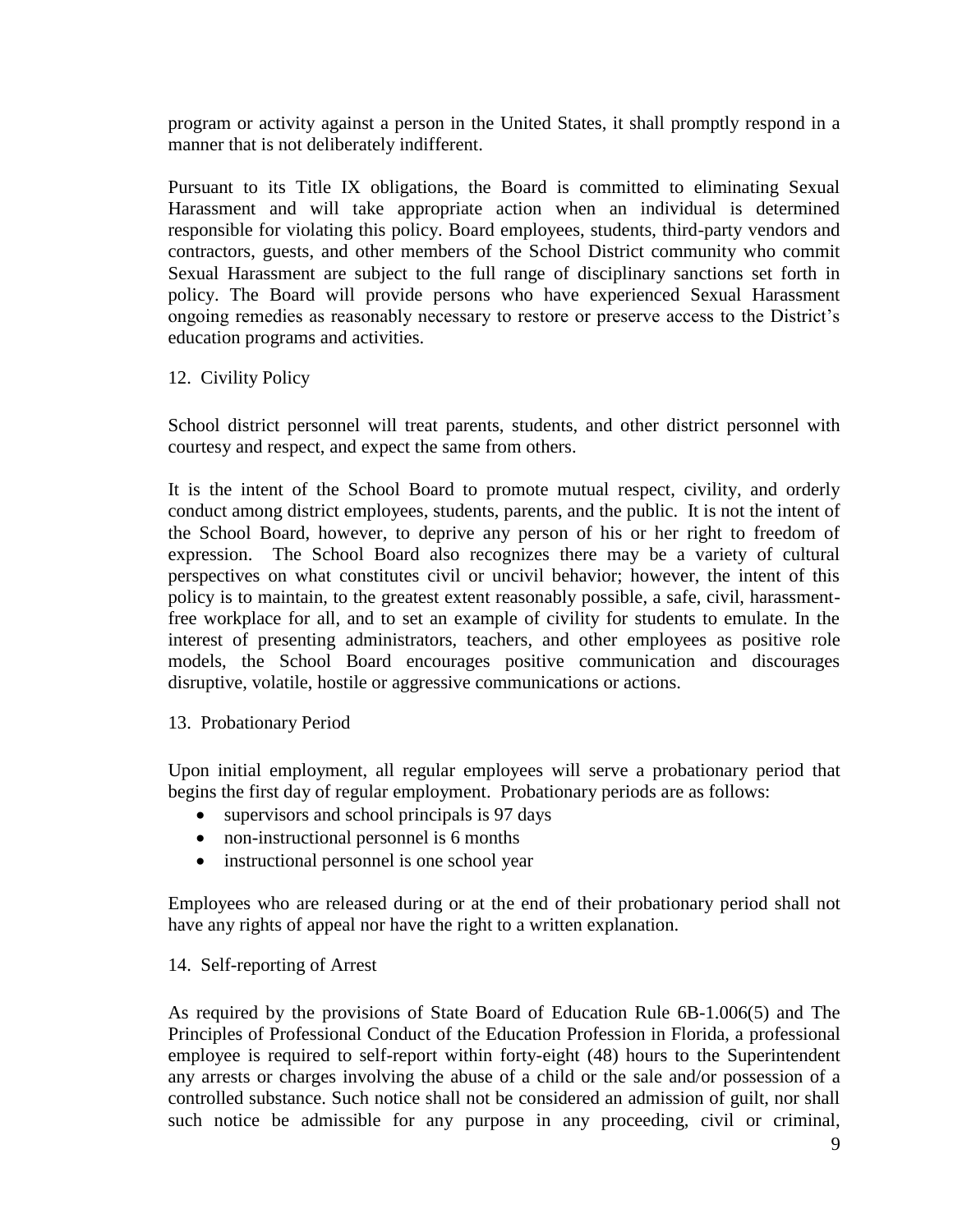administrative or judicial, investigatory or adjudicatory. In addition, self-reporting shall also be required for any conviction, finding of guilt, withholding of adjudication, or entering of a plea of guilty or *nolo contendere* for any criminal offense other than a minor traffic violation within forty-eight (48) hours after the final judgment. NOTE: DUI is not a minor traffic violation.

#### <span id="page-9-0"></span>15. Evaluations

Each employee will be evaluated annually. The evaluation will be in writing and will be placed in the personnel file. The supervisor will meet with the employee privately to review the information and the employee will be asked to sign the document. Signature is acknowledging receipt of the evaluation. Comments may be added to the evaluation form and/or an additional sheet for comments may be attached, if so desired.

<span id="page-9-1"></span>16. Resignation/Retirement

Employees who decide to resign or retire from their job with the School Board should notify their supervisor as far in advance as possible. The employee should also contact the Employee Benefits & Risk Management Department concerning options for continuing any insurance coverage.

Employees planning to retire may be eligible for special benefits, including insurance coverage. The Payroll Department should be contacted as soon as retirement is a consideration, because it takes time to process the necessary forms.

An Exit Form (Exhibit A) must be completed in the Focus system by the employee. After employment has ended, District e-mail and technology will be disabled including Focus so employees should plan accordingly to save any important information such as paystubs or tax forms.

# <span id="page-9-2"></span>**D. PAYROLL**

<span id="page-9-3"></span>1. Payroll and Salary Schedules

All employees are paid twice a month - on the  $15<sup>th</sup>$  and the  $30<sup>th</sup>$ . A copy of the most recent Payroll and Salary schedules are available online at: [https://fl02202360.schoolwires.net/Page/527.](https://fl02202360.schoolwires.net/Page/527)

#### 2. Paystubs

Paystubs are available through Focus Employee Self Service (ESS) portal.

3. 12-month pay

All regular employee positions are paid out over a twelve (12) month period regardless if the position is 10, 11 or 12 months.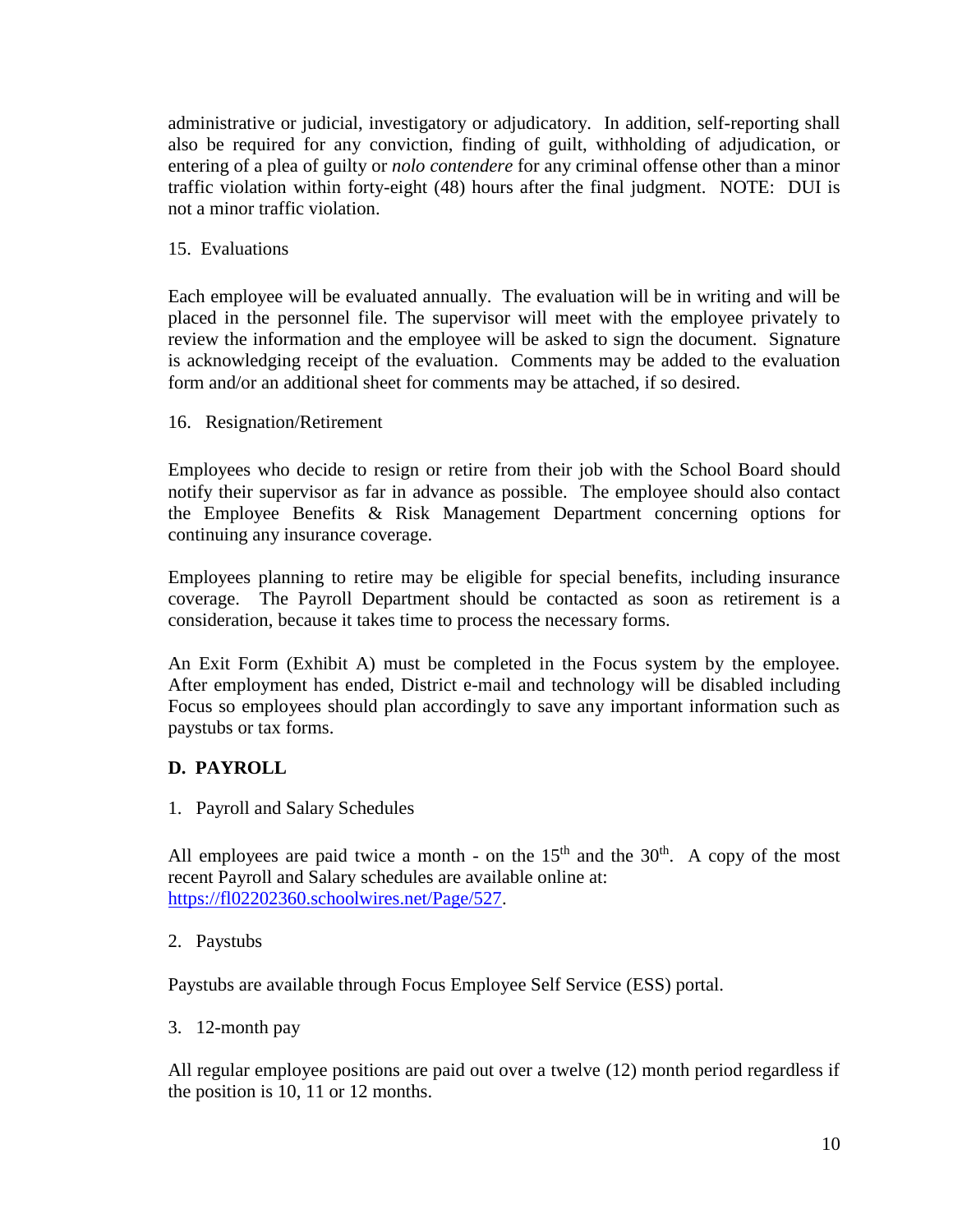### 4. Direct Deposit

Direct payroll deposit is mandatory. Paychecks are not in a paper format. However, ePay stubs can be found in Focus ESS. Direct deposit is available for any banking institution. The online form is completed at the time of hire and can be resubmitted through the Focus ESS - Request Employee Information Change feature at any time to be submitted directly to the Payroll Department for processing. A copy of a voided check or a letter from the banking institution for savings accounts is required supporting documentation.

5. Payroll Deductions

The School Board provides the opportunity for voluntary payroll deductions for the following: Board approved life insurance plans, tax sheltered annuities, Credit Union, Take Stock in Children, union dues, and United Way contributions. Any deduction authorized will be reflected on the ePay stub. Employees should check the ePay stub regularly for important information. It will show pay period earnings, all deductions and total earnings to date for the year. If there is an error, employees should contact their office manager or supervisor.

# <span id="page-10-0"></span>**E. EMPLOYEE BENEFITS AND RISK MANAGEMENT**

1. Health Insurance

The School Board provides all employees with the following:

- a. \$10,000 Life Insurance and AD&D Insurance
- b. Partially paid medical coverage for employees who choose medical insurance and \$450 a year contribution (less the \$28.50 administrative fee), which is applied to medical coverage. If employees do not have medical insurance through the School Board, the contribution may be used to purchase voluntary benefits through Fringe Benefits Management Co., excluding 401 (K). Any unused balances will revert back to the School Board.
- 2. Section 125 Cafeteria Plan

Eligible employees have the opportunity to select individual fringe benefits that fit their family situation and personal needs such as dental, vision, disability insurance, and extra life insurance through Fringe Benefits Management Co.

The costs of the premium for these plans are the employee's personal fiscal responsibility.

At any time an employee is not being paid by the District, arrangements must be made to pay the insurance premiums directly to the School District. The Employee Benefits and Risk Management Department can assist.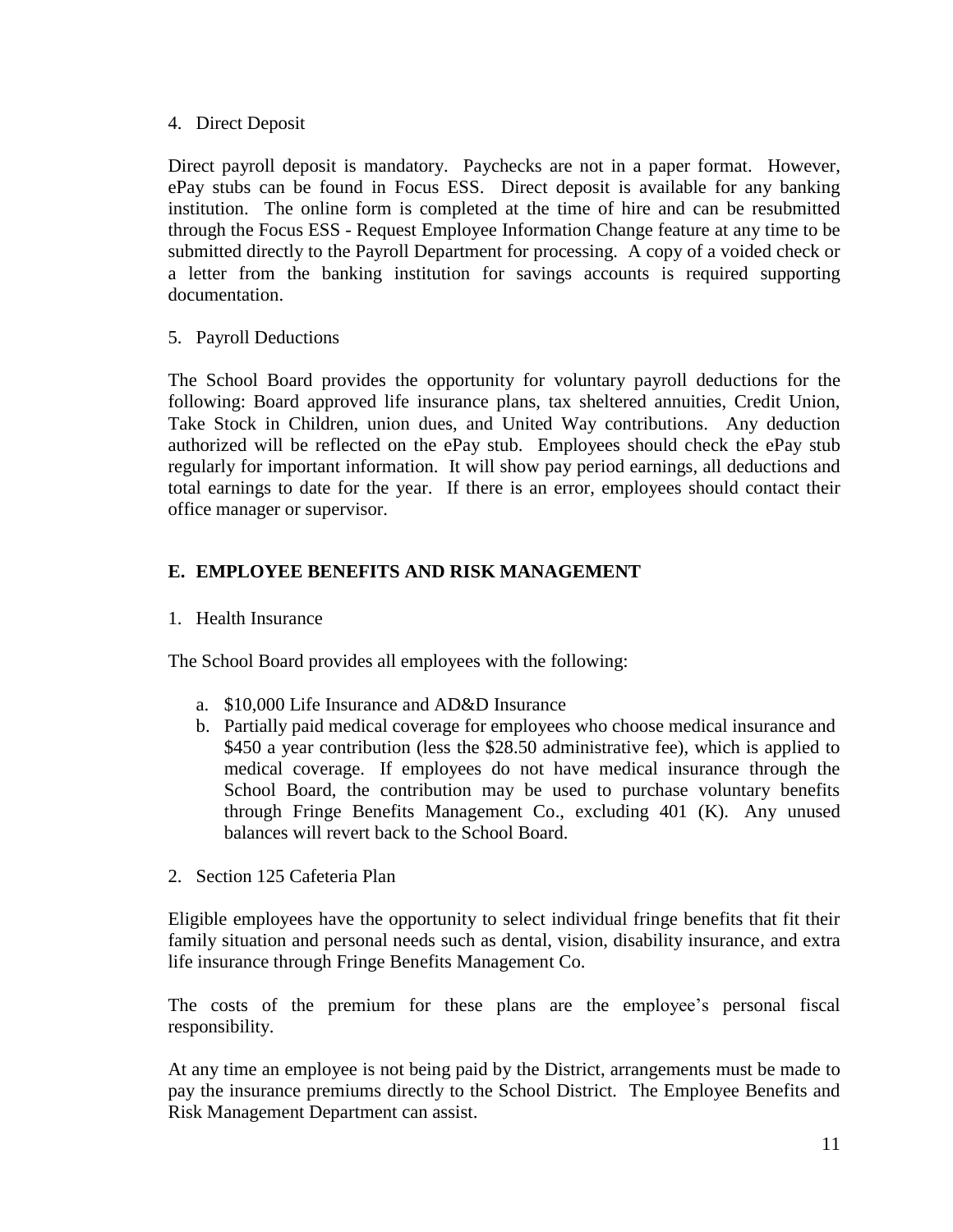3. Workers' Compensation/Injury on the Job

If an employee is injured on the job, they may be covered by Workers' Compensation. Employees must report **ANY and ALL** accidents or injuries to their **supervisor or office manager immediately** in order to be considered for these benefits. After reporting the injury to the Supervisor, medical treatment for a non-emergency must be obtained through a Network Provider. Employees can only visit Health Care Providers authorized by the employer.

If employees are injured on the job and have to miss work due to the injury, they must have a doctor's note stating they are not able to work and for how long. Before returning to work, employees must have a Fitness for Duty doctor's note releasing the return to work along with listing any and all restrictions, if applicable.

4. Illness- or Injury-in-the-Line-of-Duty

Any employee, except substitutes or temporary employees, shall be entitled to Illness/Injury in Line of Duty leave when he/she has to be absent from duties because of a personal injury received in the discharge of duty or because of illness from any contagious or infectious disease contracted in school work. The following requirement shall be observed:

Sick leave used by the employee shall be authorized for a total not to exceed ten (10) days during any fiscal year. It is the employee's responsibility to file a request for compensation through their supervisor within the time and the manner provided by law (5 days).

Other requirements may also apply. You are urged to contact your supervisor, school principal, or the Benefits and Risk Management Department regarding same.

5. Leave

At various times you may be eligible for personal and emergency leave, military leave, illness-in-the-line-of-duty leave, workers' compensation leave, and leave without pay. When you have special needs, discuss them with your supervisor. Any time you are on leave without pay for longer than ten working days, you must contact the Human Resources Department to continue your medical insurance and other insurance benefits you may have.

<span id="page-11-0"></span>a. Vacation Leave

All full-time employees appointed to a twelve-month position earn annual leave at the rate of one (1) day per month. Use of vacation leave shall not be approved before the time it is earned. Vacation leave shall be used in increments of one-half or full days. Part-time, 12-month employees will receive annual leave to match the time worked (e.g., a person who works four hours per day will earn four hours per month annual leave). After five years, employees will earn 1 1/4 days annual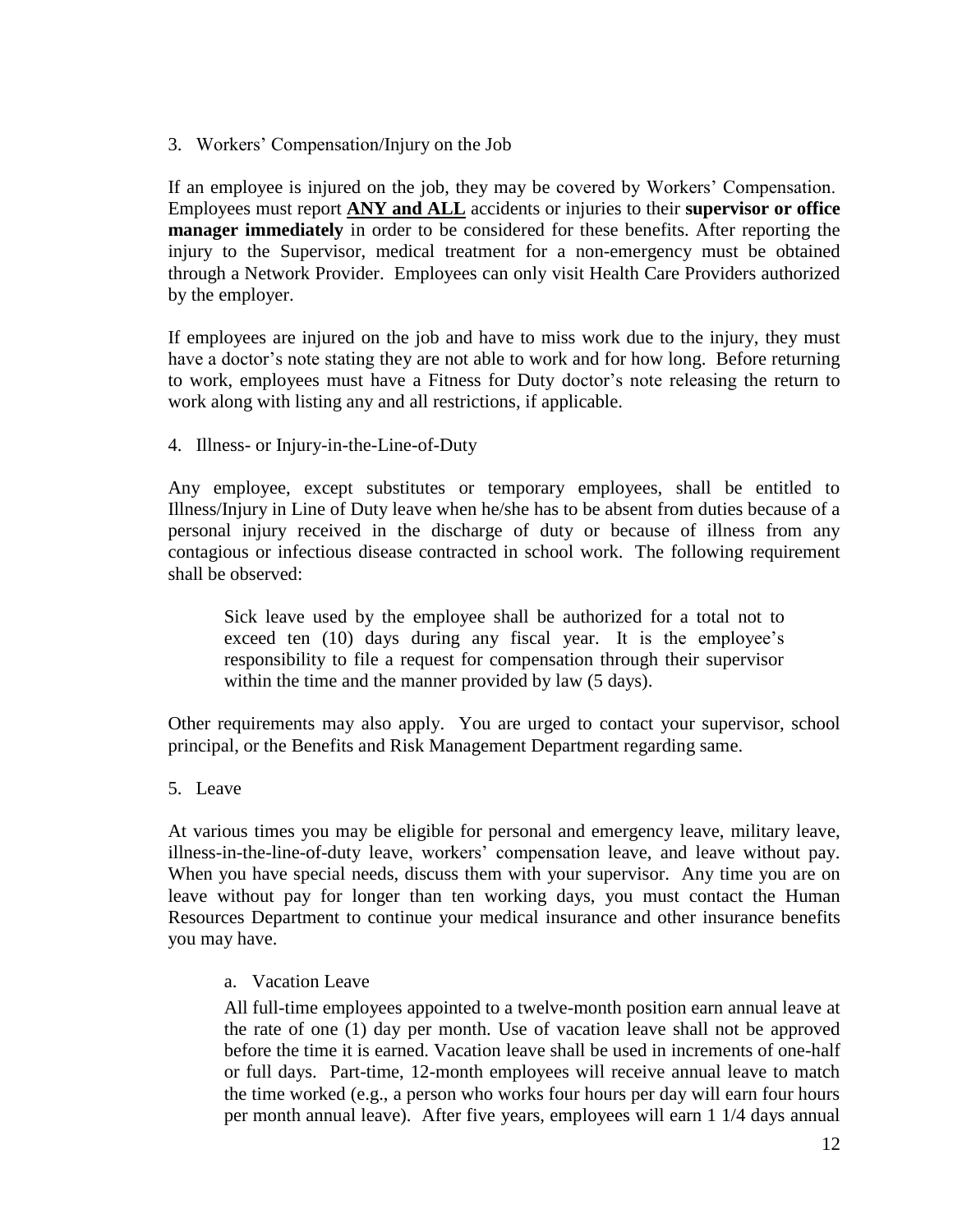leave each month. When you have completed ten years with the District, you will begin earning 1 1/2 days a month. Total accrued vacation leave may not exceed forty-two (42) days at the end of the fiscal year June 30th.

You may apply for vacation leave once you have earned it by using the Frontline Absence Management program. When possible, leave must advance for approval by your supervisor.

<span id="page-12-0"></span>b. Sick Leave

One of the many benefits you earn as an employee is sick leave. You will earn one day of sick leave for each month of employment. The sick leave days you earn match the length of your work day. Sick leave may be used for your personal illness or for death or serious illness in your immediate family. Careful use of your sick leave days will benefit you if you have a serious illness. Additionally, under current Florida law, accumulated sick leave can also put extra dollars in your pocket when you retire.

<span id="page-12-1"></span>c. Sick Leave Pool

After you have worked one year in the system and have accrued seven days of sick leave, you become eligible to participate in the Sick Leave Pool. This plan currently provides personnel an emergency pool of sick leave days for use in cases of prolonged absence due to personal illness or disability (normal maternity leave is not allowable under the plan). To join, you must apply with the Benefits Department in September or February. You will contribute one of your sick leave days to the pool. An additional day may be charged each year. Sick Leave Pool days can only be applied for after you have exhausted your personal sick leave days. Your office manager has the application forms.

<span id="page-12-2"></span>d. Personal Leave charged to Sick Leave

Administrative and non-bargaining personnel may be granted five (5) days of personal leave with pay per fiscal year, provided such leave is scheduled in advance and does not interfere with ongoing District operations.

Support Service Personnel (bargaining) may be granted four (4) days of personal leave with pay for the purpose of conducting personal business involving special obligations which cannot be scheduled on non-duty days. Such leave shall be chargeable to your sick leave and shall not be cumulative from year to year.

Instructional Personnel may be granted six (6) days of personal leave with pay; five for the purpose of conducting personal business involving special obligations which cannot be scheduled on non-duty days and one for personal development. Such leave shall be chargeable to your sick leave and shall not be cumulative from year to year.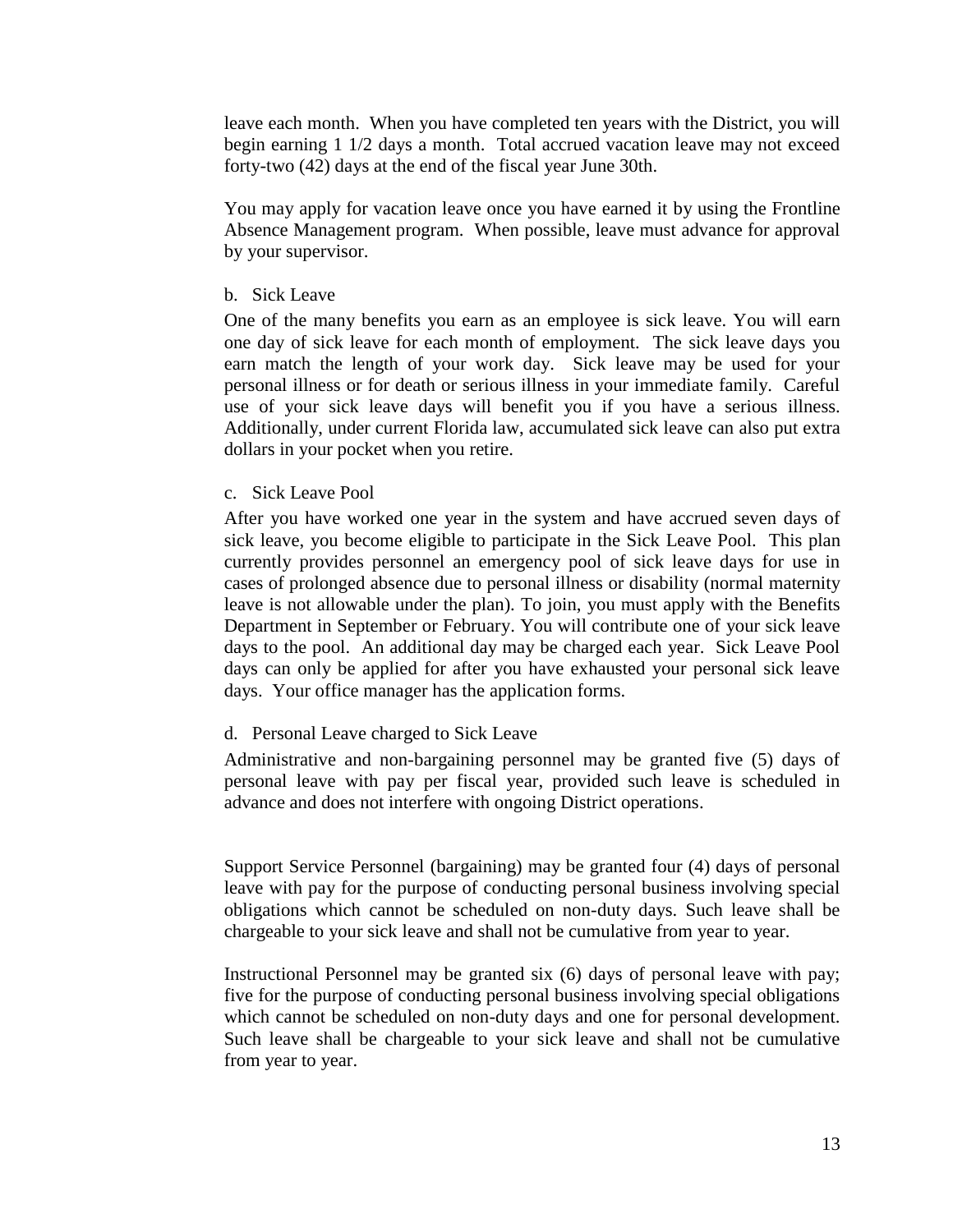Personal leave may not be granted to extend vacation time on the days preceding or following school holidays or recess periods except in unusual circumstances and not unless approved by the employee's supervisor after a satisfactory explanation for the request.

Requests for personal leave should be submitted five (5) days prior to the date that the employee desires to be absent from his/her duties. Less notice may be acceptable in the event of unforeseen circumstances. In all instances, the request is subject to the approval of the employee's supervisor who determines that the absence of the employee will not work an unusual hardship at the school site or department affected. In no instance may a supervisor approve personal leave with pay for more than ten percent (10%) of the work force for which he/she is responsible on a given day.

#### <span id="page-13-0"></span>e. FMLA

This leave is available to qualified employees for a maximum period of 60 work days of unpaid leave per year. This leave may be used for the birth of the employee's child; the adoption of a child by the employee; to care for a seriously ill spouse, child, or parent; or a serious personal health condition. Please note the Monroe County School Board requires employees to utilize any leave time they have during this period.

To qualify the employee must have been employed for a 12 month period and have worked a total of 1250 hours. 30 days notice is required for forseeable absences. However, there are exceptions and an employee should contact the Human Resources Department for clarification. Also, appropriate and valid medical certification as required by the FMLA and School Board policy is required in the case of serious illness.

#### <span id="page-13-1"></span>f. Jury Duty/Witness Leave

A staff member summoned to serve on a jury or subpoenaed as a witness shall be granted temporary leave with pay for all hours required for the duty up to his/her normal workday hours, provided the matter is not related to personal litigation in which the staff member is a party.

Any fees received shall be remitted to the District.

However, if jury duty does not require absence for the entire workday, an instructional staff member is expected to return to work immediately upon release by the court.

#### <span id="page-13-2"></span>g. Temporary Duty Elsewhere

The School Board may grant temporary duty elsewhere leave for an employee to attend meetings, conferences, and workshops inside or outside the county. Such leave must be initially approved by the supervisor and be job-related. This leave normally will be with pay and include those travel expenses payable under Florida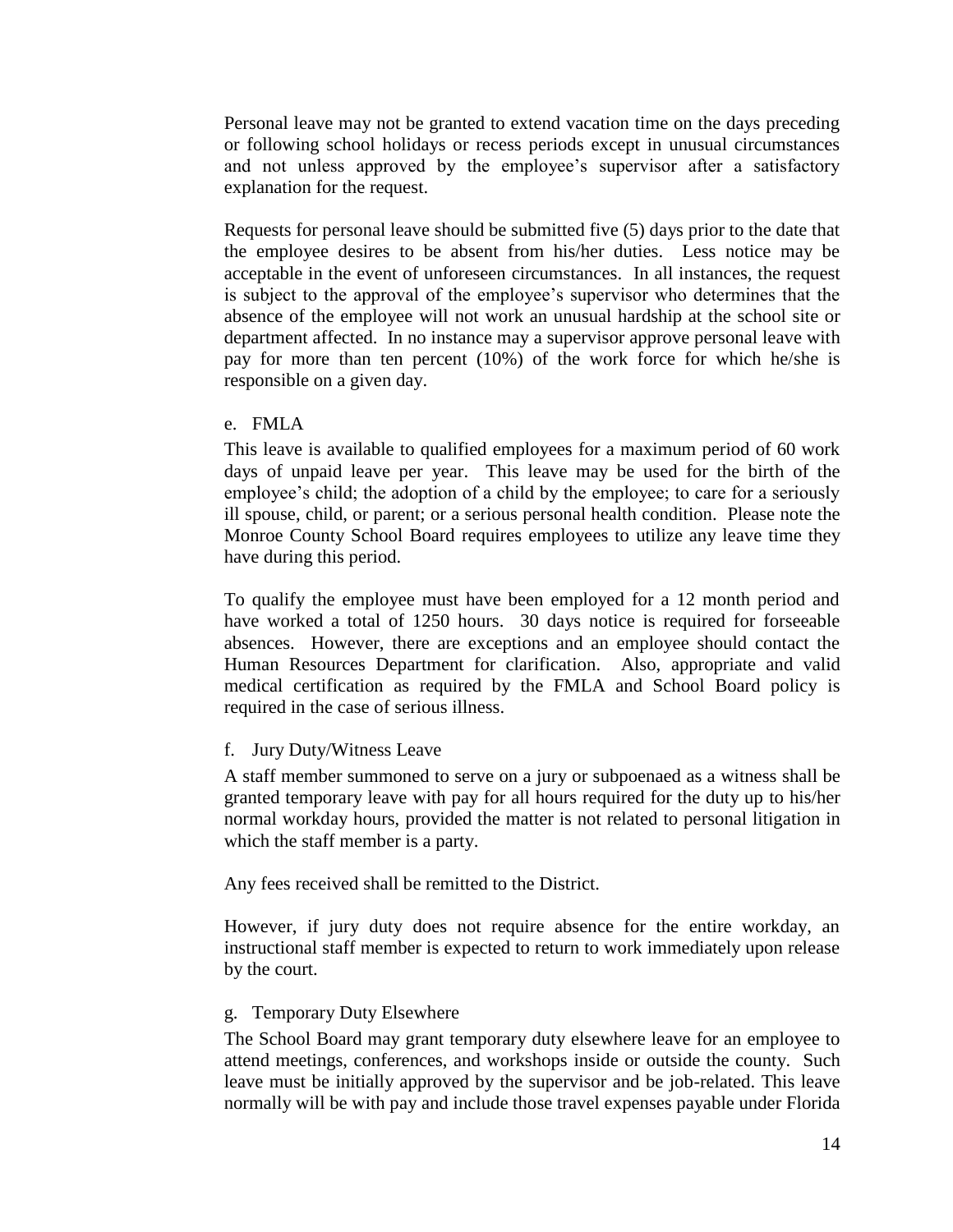law. Leave must be requested in advance utilizing the Frontline Absence Management program. A copy of the notification/agenda of the meeting should be attached to the request for leave.

<span id="page-14-0"></span>h. Military Leave

Military leave shall be granted to an employee who is required to serve in the armed forces of the United States or of the State of Florida in fulfillment of obligations incurred under the Selective Service Laws or because of membership in the reserves of the armed forces or the National Guard. When an employee enters voluntarily into any branch of the armed forces for temporary or an extended period of service, military leave shall be granted at the School Board's discretion. However, an employee whose absence will interfere with the orderly operation of the school program shall be denied military leave except in unusual cases.

If the employee provides documentation of orders for active duty and requests benefit continuance in writing, the employee shall be entitled to continue to receive District health or other insurance benefits. The Board's contribution toward benefits will continue. The employee will continue to pay the employee portion of all premiums.

Notwithstanding any other provision in Board rules or policy, employees called to active duty pursuant to this section shall be granted military leave for period of active duty without loss of seniority and shall be entitled to reemployment upon release of active duty as provided in School Board Policies.

6. Holidays

Holidays may vary from year to year depending on state law and school board policy. The current school calendar is posted on the district's main website and a copy is available from your office manager/supervisor.

# <span id="page-14-1"></span>**F. RETIREMENT**

1. Florida Retirement System

Another benefit you have is your membership in the Florida Retirement System. The School Board pays part of your retirement contribution. By Florida Statute, employees are required to pay 3% of the contribution to this retirement fund.

# **EXISTING FRS PARTICIPANTS as of June 30, 2011:**

You become eligible for a retirement benefit under the retirement system after six years of creditable service. The categories for normal retirement benefits are:

> (1) six or more years of service and age 62, or (2) thirty years of service, regardless of age.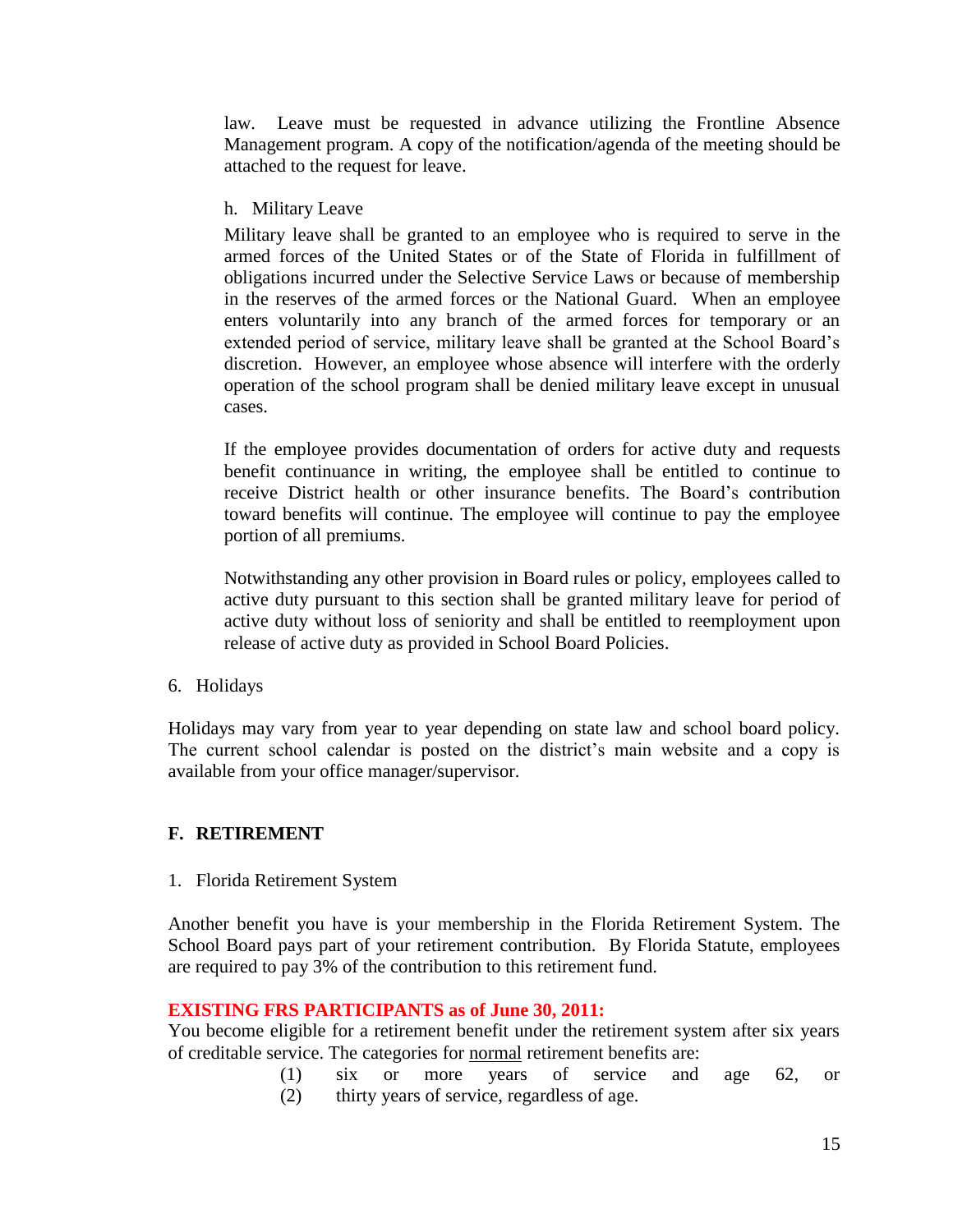### **NEW FRS PARTICIPANTS as of July 1, 2011:**

You become eligible for a retirement benefit under the retirement system after eight years of creditable service. The categories for normal retirement benefits are:

- (1) eight or more years of service and age 65, or
- (2) thirty-three years of service, regardless of age.

All members of the Florida Retirement System are required by state law to be covered under Social Security, and contributions for Social Security are automatically deducted from your paycheck. (The School Board also pays into your Social Security Account a matching amount). The local Social Security office can provide you information regarding Social Security eligibility and benefits.

#### 2. DROP

The Deferred Retirement Option Program (DROP) allows you to retire under the Florida Retirement System (FRS) Pension Plan and begin accumulating your retirement benefits, without terminating employment for up to 60 months from the date you first reach normal retirement or eligible deferral date. You will simultaneously earn a salary and a retirement income.

The earliest you may begin participating in DROP is the month you reach your normal retirement date. Existing vested members qualify for normal retirement by attaining age 62 or by completing 30 years of creditable service, regardless of age.

# <span id="page-15-0"></span>**G. MISCELLANEOUS**

#### 1. Monroe County Teachers Federal Credit Union

The Monroe County Teachers Federal Credit Union is a non-profit organization. The credit union offers such services as: checking accounts, savings accounts, club accounts, ATM cards, Individual Retirement Accounts (IRA), and certificates of deposit.

Loans are available for most useful purposes; some examples are the purchase of a new or used automobile, boat, motorcycle, and RV. For the home owner, the credit union finances mobile homes (new or used) and offers home improvement loans. Deposits and payments may be made by the option of payroll deduction. They also have direct deposit available for paychecks, retirement, and social security.

Employees and their immediate family members living in the same household may join the credit union. Membership may be retained even if employment with the school board ceases.

The credit union location is 1442 Kennedy Drive, Key West, Florida 33040. For more information, contact the credit union at 296-8546 or P.O. Box 2666, Key West, Florida 33045-8546.